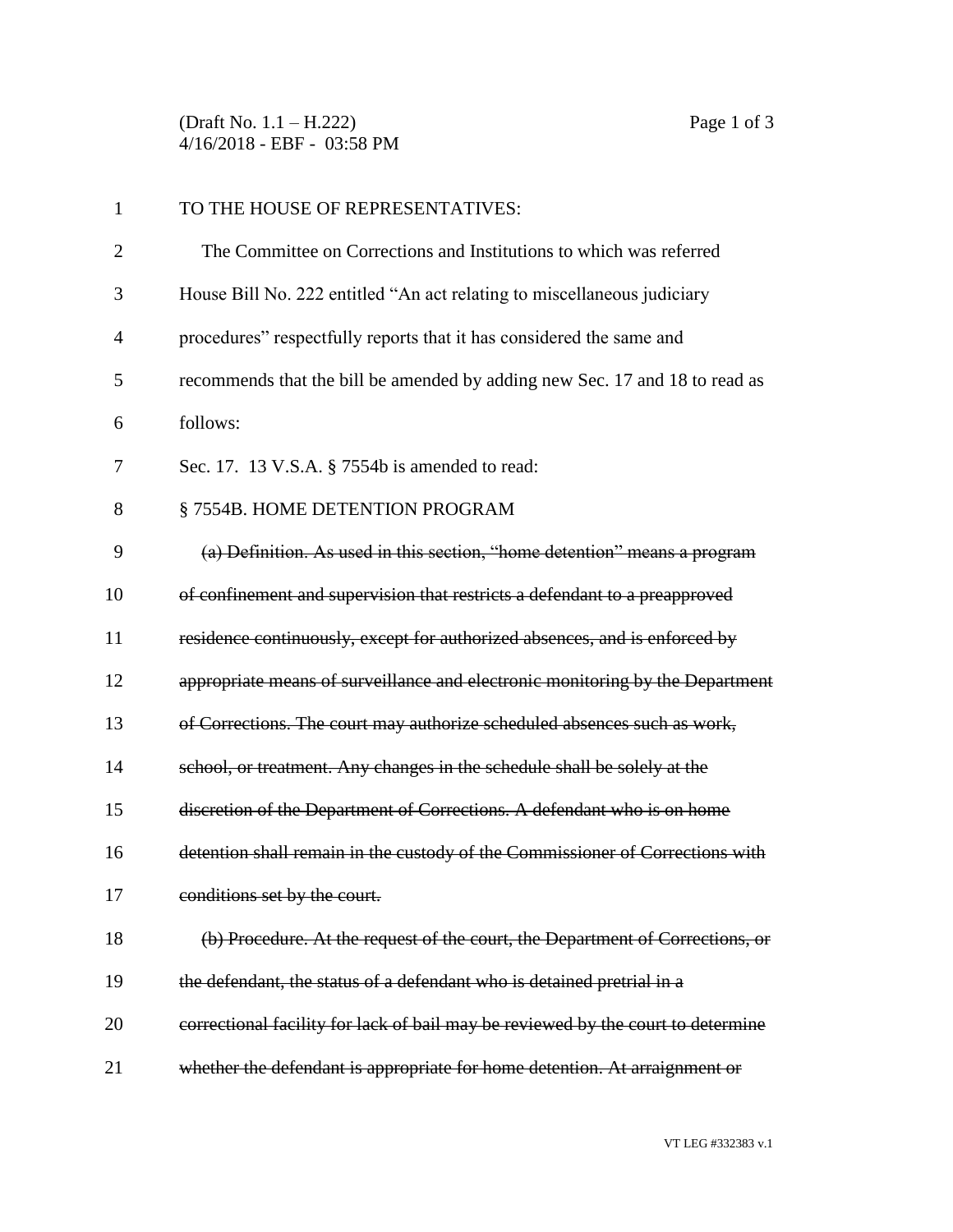(Draft No. 1.1 – H.222) Page 2 of 3 4/16/2018 - EBF - 03:58 PM

| $\mathbf{1}$   | after a hearing, the court may order that the defendant be released to the Home  |
|----------------|----------------------------------------------------------------------------------|
| $\overline{2}$ | Detention Program, providing that the court finds placing the defendant on       |
| 3              | home detention will reasonably assure his or her appearance in court when        |
| $\overline{4}$ | required and the proposed residence is appropriate for home detention. In        |
| 5              | making such a determination, the court shall consider:                           |
| 6              | (1) the nature of the offense with which the defendant is charged;               |
| 7              | (2) the defendant's prior convictions, history of violence, medical and          |
| 8              | mental health needs, history of supervision, and risk of flight; and             |
| 9              | (3) any risk or undue burden to other persons who reside at the proposed         |
| 10             | residence or risk to third parties or to public safety that may result from such |
| 11             | placement.                                                                       |
| 12             | (e) Failure to comply. The Department of Corrections may revoke a                |
| 13             | defendant's home detention status for an unauthorized absence or failure to      |
| 14             | comply with any other condition of the Program and shall return the defendant    |
| 15             | to a correctional facility.                                                      |
| 16             | (d) Credit for time served. A defendant shall receive credit for a sentence of   |
| 17             | imprisonment for time served in the Home Detention Program. [Repealed.]          |
| 18             | Sec. 18. HOME DETENTION PROGRAM REPEAL; TRANSITIONARY                            |
| 19             | <b>PROVISION</b>                                                                 |